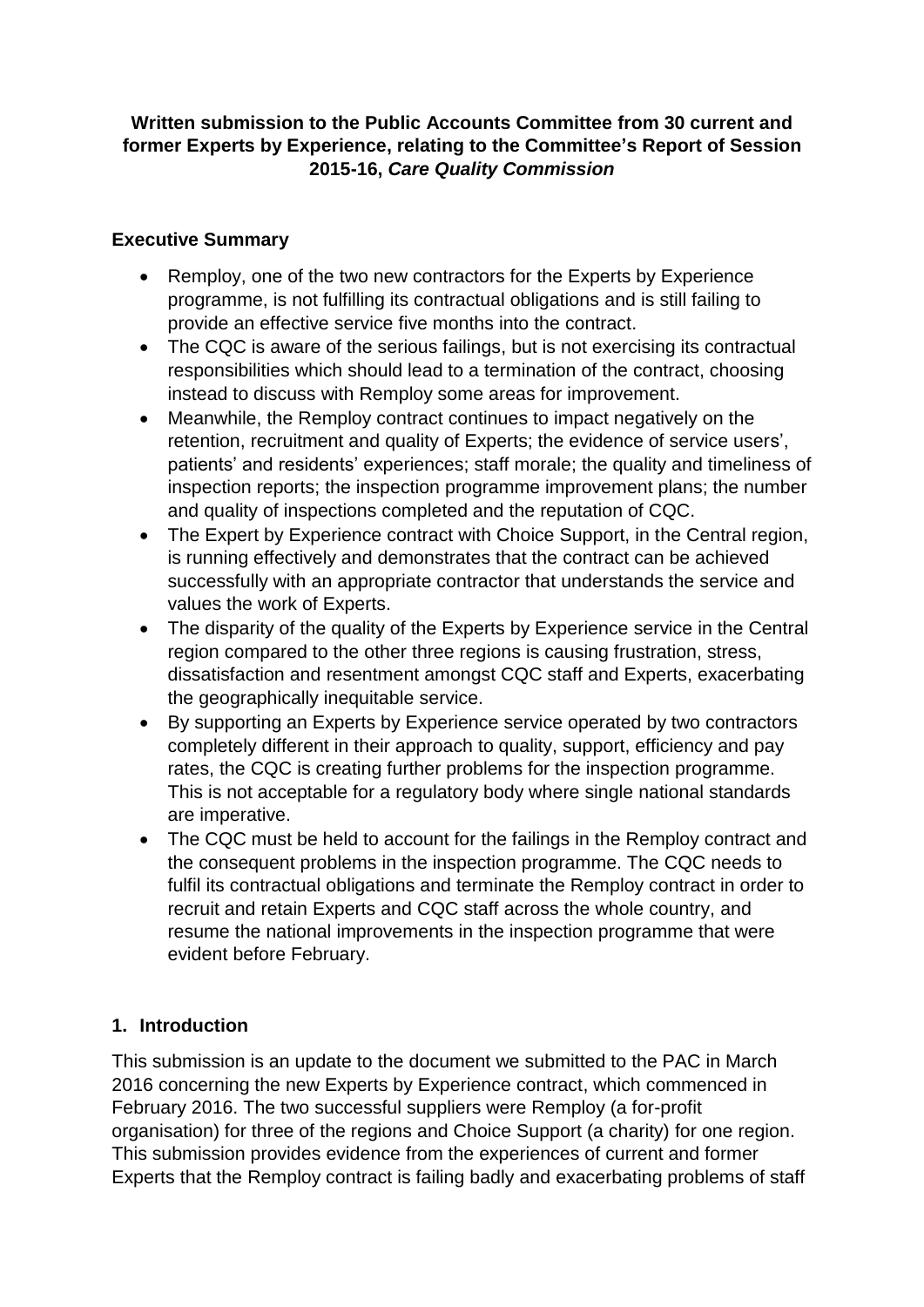programme. But the CQC is not fulfilling its contractual responsibilities to manage the Remploy contract effectively. Therefore, the CQC is wasting taxpayer's money, jeopardising the quality and integrity of the CQC inspection programme and putting vulnerable service users at risk of not having their views heard. morale, sickness and turnover as well as reduced productivity in the inspection

# **2. Remploy's contractual failings**

 $2.1$  termination of contract. But instead, the CQC is adopting a sticking plaster approach. At the CQC Board meeting on 22 June, five months into the Remploy contract, the The CQC acknowledges that there are problems with the Remploy contract and has admitted Remploy is non-compliant in up to 12 contractual obligations. Remploy has been served with a notice to improve. The serious contractual failings in attracting, recruiting, training, managing and deploying Experts warrant a CQC Chief Executive said "I have met with Remploy and formally raised the current contract performance issues, which I expect to be resolved."

 $2.2$  issues concerning Remploy, and its various sub-contractors, to the CQC Engagement team, so CQC is well aware of the many problems still encountered. We have seen little improvement and do not share Mr Behan's optimism for the As a group of current and former Experts, we submit regular lists of current future.

# **3. Impact on Experts by Experience**

 $3.1$  being assigned to requested inspections. Experts are waiting for work, but not contacted, so inspectors have to carry out inspections without Experts when Experts 3.1 Current and former Experts share many continuing concerns as a result of the Remploy contract. Remploy is adopting an increasingly hands-off approach and is assigning several sub-contractors to run the Experts by Experience programme. The sub-contractors, like Remploy, have no experience or understanding of the inspection programme, so the ongoing problems are exacerbated. Inspections are still allocated inappropriately outside Experts' areas of experience. Experts are not are actually available. Experts who have resigned are approached regularly about possible inspections. Experts are having to complete unpaid administrative tasks that Remploy should be doing in order to be allocated to inspections. Experts receive no payment for training. Experts receive no support after difficult inspections.

 $3.2$ Some negative experiences are related to the terms and conditions of Remploy's individual sub-contractors. One sub-contractor asks Experts to bid for inspections without knowing the service provider, so if a conflict of interest is identified after allocation, the bidding process has to start from the beginning again. One sub-contractor will allocate work only if the Expert agrees to be self-employed, which appears to be in contravention of the Income Tax (Employment) Regulations and raises issues of duty of care. Some sub-contractors offer no ongoing training, some force experienced Experts to undergo unnecessary training.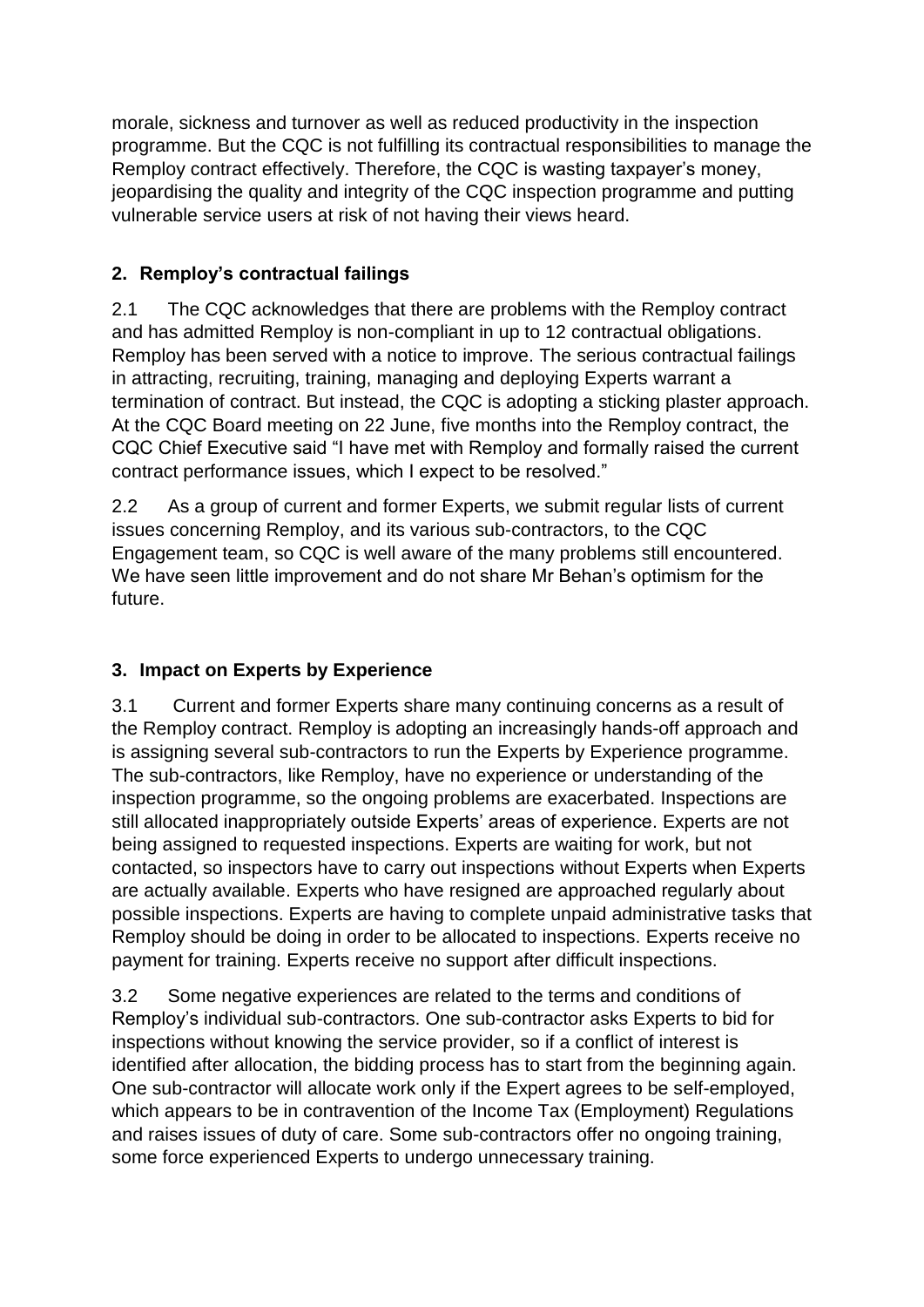$3.3$  energy-sapping environment. Some Experts have two employers, Remploy and a sub-contractor. Some Experts are not sure if they should apply to another sub- with sub-contractors is poor and can be conflicting. The high turnover of overloaded with requests, in the same geographical area. Remploy Experts are operating in a fragmented, confusing, bewildering and contractor to receive work. Experts can receive duplicate paperwork. Communication administrative staff leads to a lack of support and inefficiency. Experts are repeatedly contacted about inspections they have already said they cannot do, or for days they are already booked. Some Experts are allocated minimal work, whilst others are

 up the pay rate offered by Remploy (£8.40 per hour) to the same pay rate as Choice a limited time, when it will be reduced further to the level Remploy offer new recruits, which is currently around £9 per hour. In Central region there is no intention from 3.4 In addition to all this inefficiency and uncertainty, experienced Remploy Experts now face the first pay cut since the contract commenced. The CQC topped Support Experts in Central region (£15 per hour), but for 6 months only. The top-up from the CQC (or, more exactly, tax payers) will now be £12.50 per hour, but only for Choice Support to cut Experts' pay rates, which continues to be £15 per hour.

 3.5 CQC continues to claim that it has no influence over the pay rates offered by made the decision to cut the pay rate to the living wage level. Whoever made the decision, it is clear that the CQC supports an unjust, divisive and inequitable payment system. This is particularly galling when all Experts have their pay for each hours unpaid. We note that specialist advisers who work on inspections are all paid the same fee for inspections across the country and so do not have to endure an the two contractors, although we have received evidence that the CQC Executive inspection capped and, in order to provide high quality support, they work many unfair and divisive payment system.

 support and training and daily frustrations all add up to test even the most dedicated Expert to the limit. It is unfair and unjust that Experts should have to deal with these contracted. In the Central region Experts contracted to Choice Support do not face such disparities across regions to be supported and encouraged by the CQC, the 3.6 Disparity of pay, terms and conditions, administrative inefficiency, lack of problems simply because they live in one of the three regions where Remploy is these frustrations, injustices and inefficiencies. Choice Support understands the CQC inspection programme and the Experts' role in supporting it. Injustices and unfair treatment breed frustration and resentment. It is completely unacceptable for regulatory body whose lynch pin is universal standards of quality and human rights.

 3.7 It is little wonder that more and more experienced Experts in three regions are and their pay rates fall to unskilled levels. Those Experts who stay with Remploy dealing with Remploy's inadequacies. This does not reflect the public assertion from the CQC that Experts and the views of service users are valued and important, and intending to resign as the promised improvements from Remploy are not forthcoming face the difficult situation of wanting to do their challenging and skilled job well, albeit on an unskilled wage, working many unpaid hours to do so, with the added stress of does little to retain existing Experts or attract new recruits.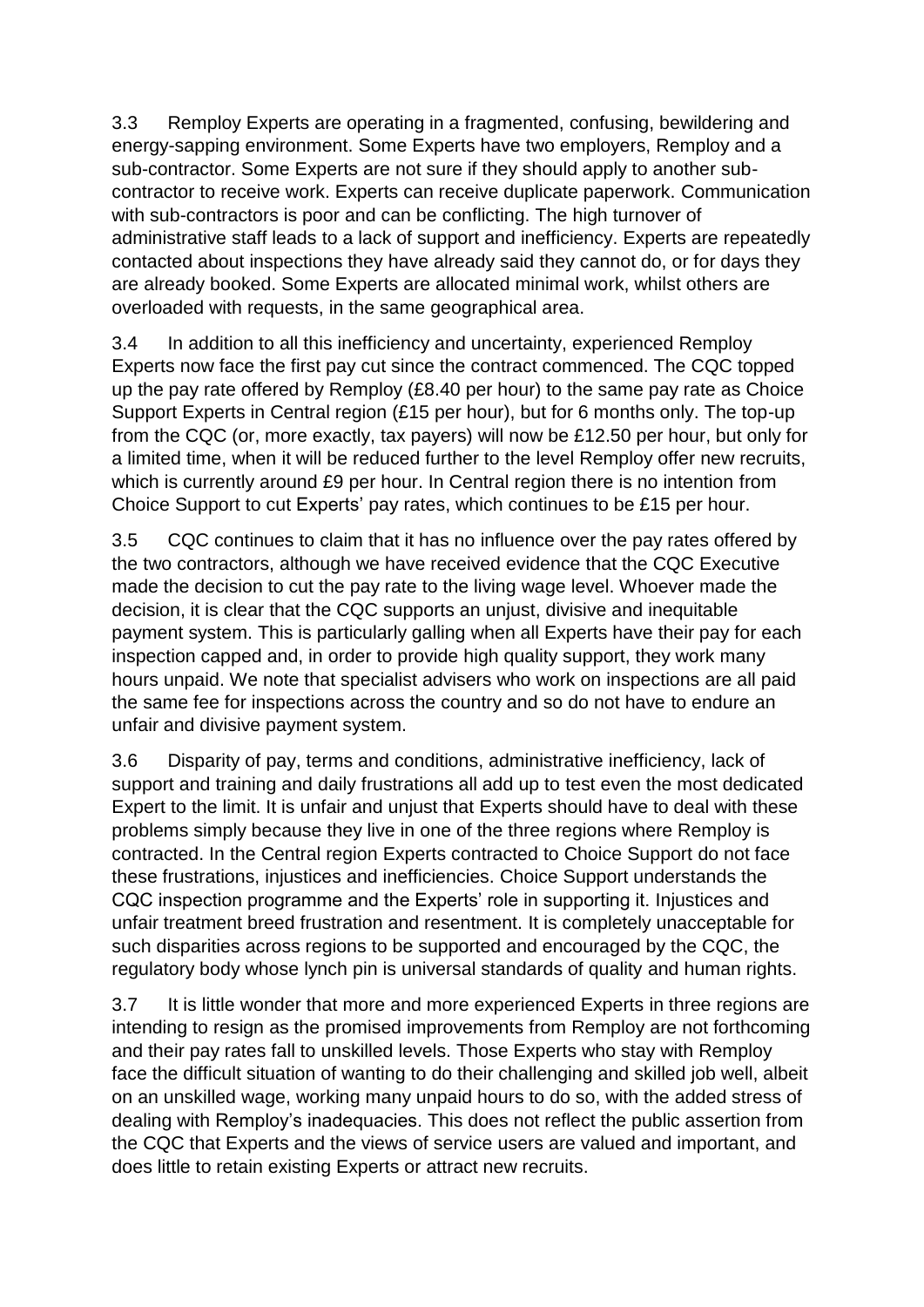### **4. Impact on the inspection programme**

 4.1 Inspectors are exasperated by the struggle to negotiate their way through Remploy's allocation systems to find Experts for their inspections in three regions. Some inspectors try to circumvent the Remploy allocation system through sheer particularly a problem for responsive inspections which happen at short notice. We also know that Experts are often available, but not contacted by Remploy or its sub- Freedom of Information request to find out the percentage of inspections in all four frustration. We know through contact with inspectors in the three Remploy regions that, in many cases, their requests for Experts are not fulfilled, or Experts are allocated without them being informed or allocated at the last minute. This is contractors due to inadequate administrative systems. We have submitted a regions that utilised Experts by Experience in May 2015 compared to May 2016.

 4.2 Without Experts, inspectors are having to cancel inspections or add extra users. This extra pressure comes at a time when inspectors are being asked to assist them. (expensive!) inspector days to inspections to attempt to capture the views of service complete more inspections and are no longer allowed to use Bank Inspectors to

4.3 A recent Freedom of Information request from the Disability News Service revealed that the number of postponed and cancelled inspections rose by more than 360% from April 2015 to April 2016.

 and in Primary Care Services to 90%. The CQC Chief Executive attributed the April) and a lag in updating recording systems. No mention was made in the June in the PMS directorate and 2.6% in the Hospitals directorate. Equally worrying were 4.4 This pressure is having a negative impact on inspector's productivity and morale. In the CQC's April 2016 Performance Report, report timeliness declined in the Hospitals directorate, inspector productivity declined in Adult Social Care to 72% decline in productivity to annual leave (even though there were no public holidays in Board meeting of the high levels of inspectors' sickness and turnover. Compared to a national average of 2.1% sickness levels (ONS Labour Force Survey 2013) the April 2016 sickness rates for CQC inspectors was 4.9% in the ASC directorate, 3.5% the very high inspector turnover rates for April, which were 9.1% in ASC, 13.4% in PMS and 11.5% in the Hospitals directorate.

4.5 We know that quality assurance is not being addressed by Remploy as some sub-contractors do not even want to receive Experts' reports and it is not clear how Experts' performance is being managed.

 4.6 The CQC inspection programme is struggling to meet its targets and morale amongst key staff is low. Yet the CQC allows a contract to continue that is exacerbating the problems.

#### **5. Impact on service providers**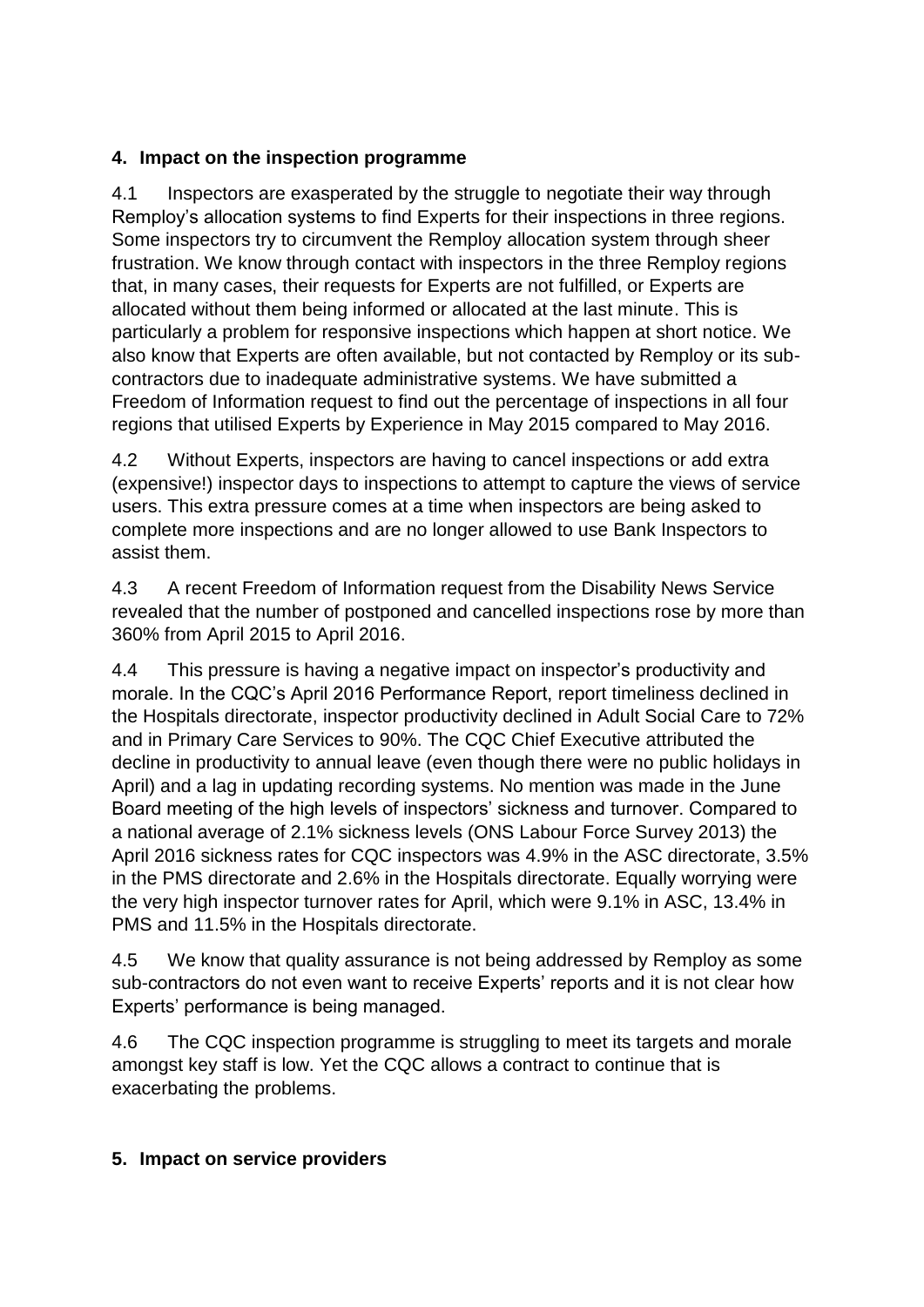providers on the differing approaches to the Experts by Experience programme 5.1 The CQC has not commissioned work to capture the views of service across the regions. It is possible that some service providers could question the quality and equity of the service and register dissatisfaction as a result.

# **6. Impact on the general public**

 6.1 Problems with the Remploy contract have been well documented across the contract. This is having a negative impact on the reputation of the CQC. national media, trade press and social media. CQC remains resolute in its defence of

### **7. Impact on service users**

7.1 Remploy's Experts by Experience are struggling to cope with the inefficiencies, frustrations, confusions and quality of the contract. But they, alongside the Experts who have already resigned, are clear that the real victims in this sad saga are the most vulnerable people in society. In three of the regions, service users are not receiving the service they deserve and their views are not consistently captured. For the sake of these people, CQC should no longer attempt to support and help Remploy, the organisation that is putting these vulnerable people at risk, and should instead carry out its contractual responsibilities to provide a quality service.

# **8. CQC's position**

8.1 In its public statements the CQC is always supportive of the Experts by about the Remploy contract. Despite public and media outcry, the CQC insist on Experience contribution to the inspection programme, but it is equally defensive engaging with Remploy and "actively managing" the failing contract.

8.2 problems, can be viewed as value for money. We have not received a response. We have written to the CQC to ask whether it shares our numerous ongoing concerns about the Remploy contract and if so, what specific action is being taken to address these issues. We also want to know how the contract, with all its expensive

8.3 Freedom of Information Act, to find out more about the contactors' performance in information we are requesting is in the public interest and appears to be available. We have submitted several requests for information to the CQC, under the relation to the Expert by Experience contract. So far, we have only received refusal notices, and notifications of delayed responses due to consideration of exemptions under the Freedom of Information Act. We are contesting these outcomes as the

 8.4 The CQC continue to be optimistic and upbeat about the future success of the inspection programme. In the April 2016 Performance Report, all of the programme strategies were taken into account. This included risks of not having capacity to risks, even the highest risks, were downgraded to medium risks once mitigation